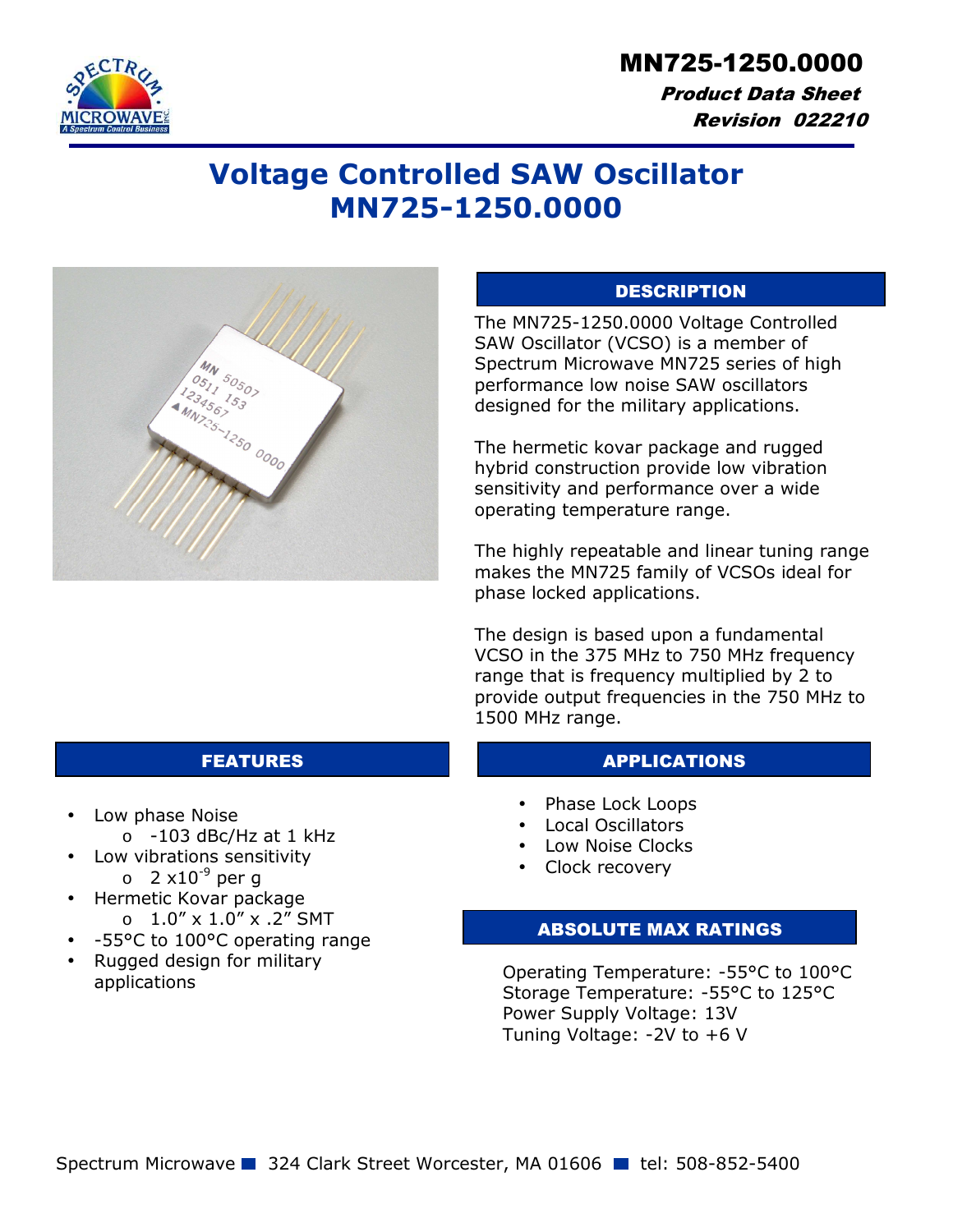

## Product Data Sheet Revision 022210

## SPECIFICATIONS

| Specifications apply at Vcc = $8.0V$ and Tcase = $25^{\circ}$ C unless otherwise specified |  |  |
|--------------------------------------------------------------------------------------------|--|--|
|                                                                                            |  |  |

| <b>Parameter</b>             | <b>Minimum</b> | <b>Typical</b> | <b>Maximum</b> | <b>Units</b>  | <b>Notes</b>                                            |
|------------------------------|----------------|----------------|----------------|---------------|---------------------------------------------------------|
| Center Frequency Range       |                | 1250           |                | <b>MHz</b>    | Other frequencies<br>available (750 MHz<br>to 1500 MHz) |
| <b>Tuning Range</b>          |                | 700            |                | ppm           | Vtune = $0.0V$ to<br>5.0V                               |
| Kvco                         |                | 140            |                | ppm/V         |                                                         |
| <b>Tuning Linearity</b>      | $-5$           |                | 5              | $\frac{0}{0}$ | Deviation from best<br>linear fit                       |
| <b>Output Power</b>          | 8              | 10             | 12             | dBm           | -55°C to 100°C                                          |
| <b>Harmonic Spurious</b>     |                |                | $-30$          | dBc           |                                                         |
| Sub-harmonic Spurious        |                |                | $-25$          | dBc           |                                                         |
| Non-harmonic Spurious        |                |                | $-60$          | dBc           |                                                         |
| <b>SSB Phase Noise</b>       |                |                |                |               |                                                         |
| $\Delta f = 1$ Hz            |                | $-103$         |                | dBc/Hz        |                                                         |
| $\Delta f = 10$ kHz          |                | $-126$         |                | dBc/Hz        |                                                         |
| $\Delta f = 100$ kHz         |                | $-146$         |                | dBc/Hz        |                                                         |
| $\Delta f = 1$ MHz           |                | $-154$         |                | dBc/Hz        |                                                         |
| $\Delta f = 10$ MHz          |                | $-156$         |                | dBc/Hz        |                                                         |
| Vcc                          | 7.6            | 8              | 8.4            | Volts         | Consult Factory for<br>other available Vcc              |
| Icc                          |                | 120            | 150            | <b>mA</b>     |                                                         |
| <b>Operating Temperature</b> | $-55$          |                | 100            | $^{\circ}$ C  | Case temperature                                        |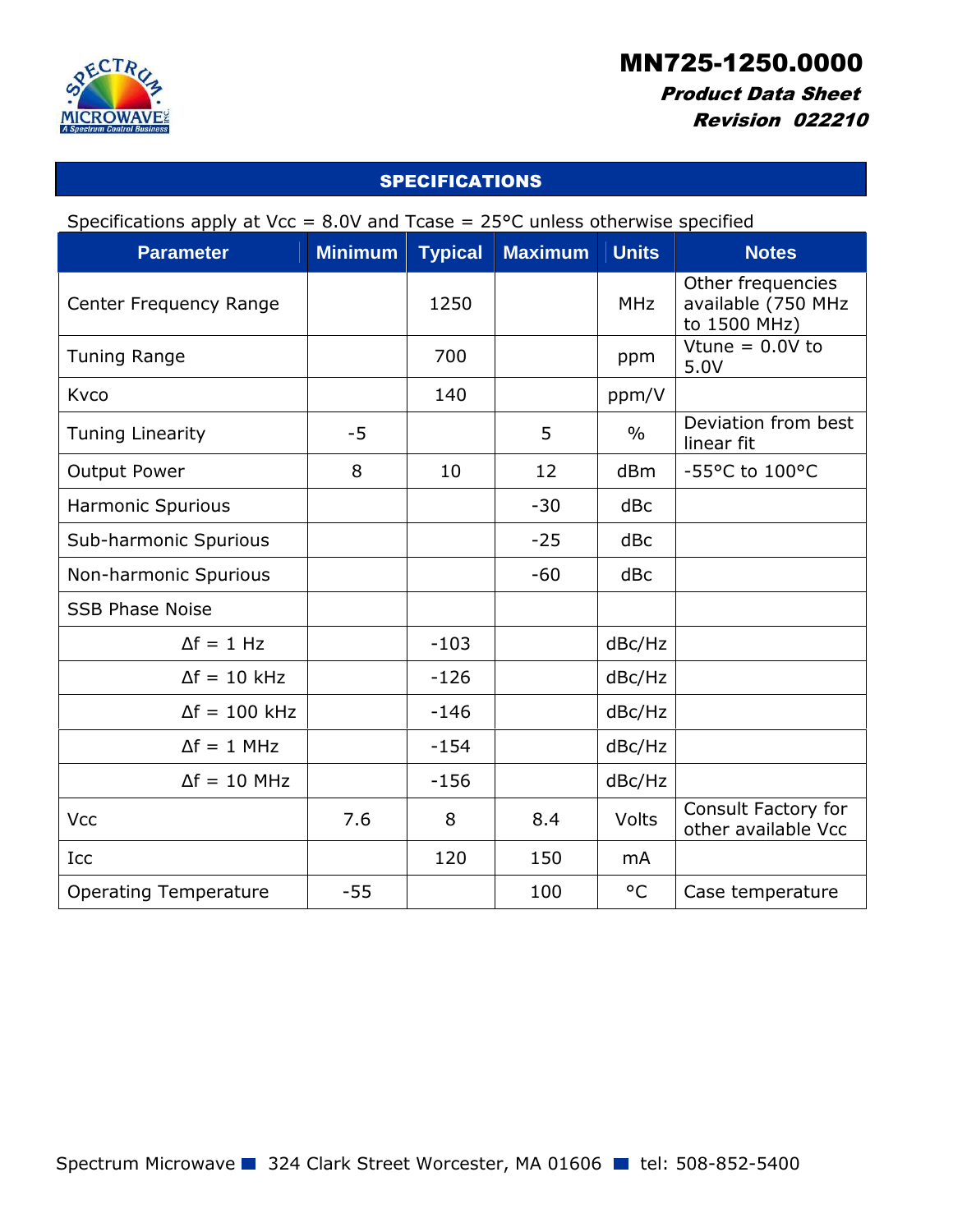

## Product Data Sheet Revision 022210

## BLOCK DIAGRAM



### OUTLINE DRAWING